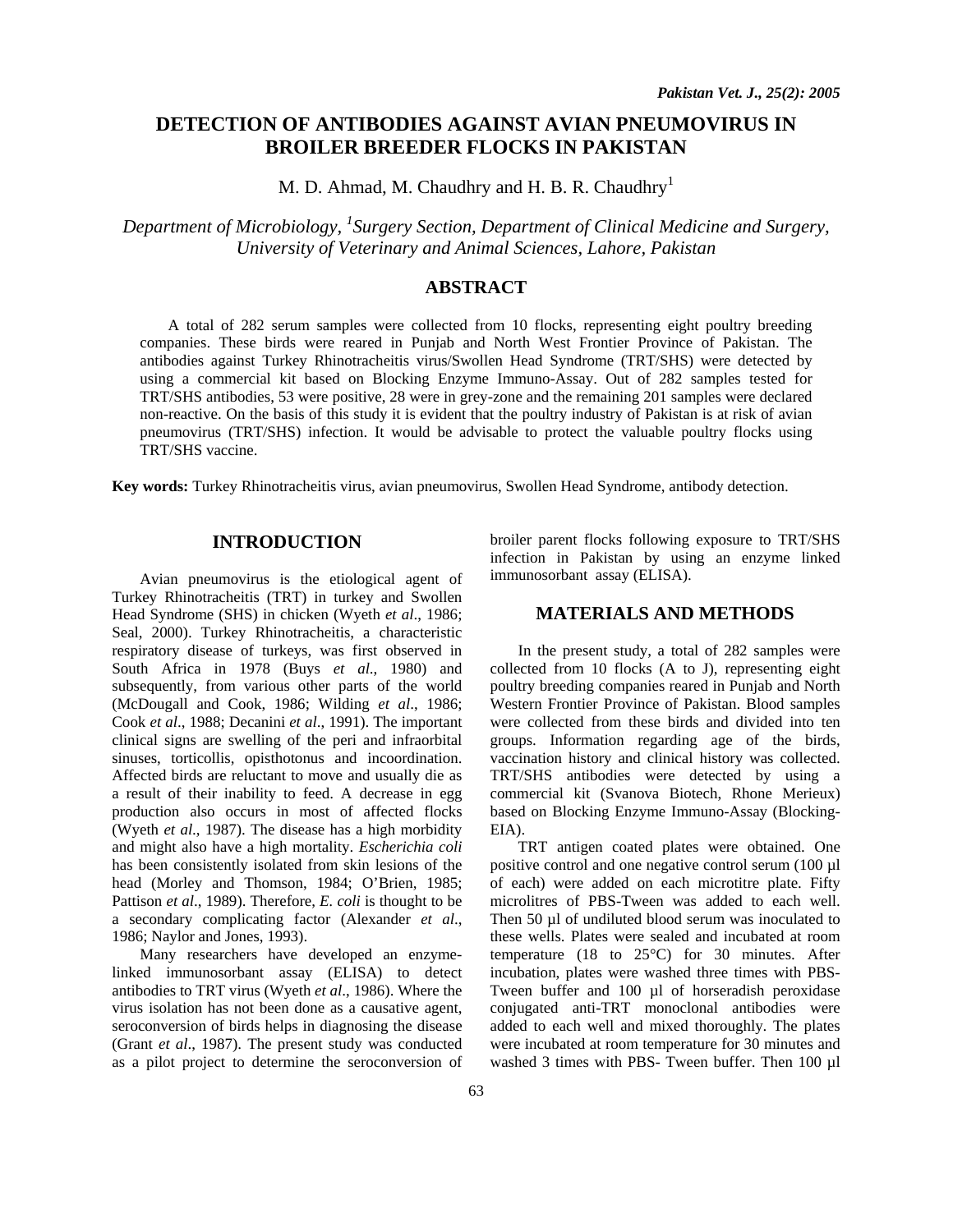of substrate solution was delivered to each well and the plates were incubated for 10 minutes. The reaction was stopped by the addition of 50 µl of the stop solution to each well. The optical density of negative reference serum, positive reference serum and each sample was then measured at 450 nm on an ELISA reader. An empty microtitre plate was used as a blank. Results were interpreted on the basis of difference in values of optical density percentage (ODp) of different sera samples and positive reference sera (the positive reference sera should have an ODp less than 50). Following formula was applied to calculate the optical density percentage for each sample and for positive reference sera:

$$
ODP = \frac{Sample OD}{Negative reference OD} \times 100
$$

Before testing sera for TRT antibodies it was essential to establish the ODs from negative sera. To ensure validity, the negative reference should have an optical density value (OD) between 0.9 and 1.4. A negative result was indicated by a colour change. As per literature provided by the manufacturer, samples with ODp less than 75 were categorized as positive, those with ODp between 75-85 were considered in grey-zone, i.e. they were neither fully positive nor fully negative. Samples having ODp more than 85 were recognized as negative.

## **RESULTS**

Out of 282 samples tested for presence of TRT/SHS antibodies, 53(18.79%) samples were clearly positive and showed antibodies against TRT/SHS antigen. Twenty-eight samples (9.93%) were in greyzone and remaining 201(71.28%) samples were serologically negative for TRT/SHS (Table 1).

In flock "A" serum samples of 28 birds were obtained at the age of 50 weeks. Five birds showed positive reaction when tested for TRT/SHS antibodies, three birds showed grey-zone reaction and 20 were negative for TRT/SHS. In flock B, serum samples of 28 birds at the age of 34 weeks were taken. Three birds were positive for TRT/SHS antibodies, one was in grey-zone and 24 were negative. Flock C also comprised of 28 birds in age group of 34 weeks. In this flock four birds were positive, five were considered in grey-zone and 19 were negative. In flock D, comprising of 28 birds at the age of 34 weeks, eight birds showed positive reaction, two were in grey-zone and 18 were negative. In flock E having same number of birds at the age of 38 weeks, five showed positive results, three were in grey-zone and 20 were non reactive. In flock F comprising 28 birds at the age of 44 weeks, five birds were positive, two were considered as in grey-zone and 21 were negative. Flock G was also comprised of 28 birds at the age of 34 weeks, out of these, eight birds were positive, three were in grey-zone and 17 were negative. Flock H with 28 birds at the age 44 weeks, showed five positive, 19 negative and four in greyzone. Flock I comprising of 29 birds at the age of 50 weeks, out of which six birds showed positive reaction for TRT/SHS, two were in grey-zone and 21 were negative. Flock J comprising of 29 birds in age group of 50 weeks, showed four birds as positive, three in greyzone and 22 as negative.

## **DISCUSSION**

This study was conducted by using an ELISA kit, which is commercially available. In Poland, Minta *et al*. (1995) also used ELISA to detect seroprevalence to avian pneumovirus in sera collected from 39 broiler breeder flocks aged 12-96 weeks, 56.4% of broiler breeder flocks were positive. Similarly, Lu *et al*. (1994)

|              | breeder farms in Pakistan |        |         |                 |             |                 |
|--------------|---------------------------|--------|---------|-----------------|-------------|-----------------|
| S.No.        | <b>Flock</b>              | No. of | Age     | <b>Positive</b> | Grey-zone   | <b>Negative</b> |
|              |                           | birds  | (weeks) | (<75 ODp)       | (75-85 ODp) | (>85 ODp)       |
|              |                           | 28     | 50      |                 |             | 20              |
|              | R                         | 28     | 34      |                 |             | 24              |
|              |                           | 28     | 34      |                 |             | 19              |
|              |                           | 28     | 34      |                 |             | 18              |
|              |                           | 28     | 38      |                 |             | 20              |
|              |                           | 28     | 44      |                 |             | 21              |
|              | G                         | 28     | 34      |                 |             |                 |
|              |                           | 28     | 44      |                 |             | 19              |
| 9            |                           | 29     | 50      |                 |             | 21              |
| 10           |                           | 29     | 50      |                 |             | 22              |
| <b>Total</b> |                           | 282    | --      | 53              | 28          | 201             |

**Table 1: Presence of antibodies against TRT/SHS in broiler breeder birds reared at different** 

ODp = Optical Density Percentage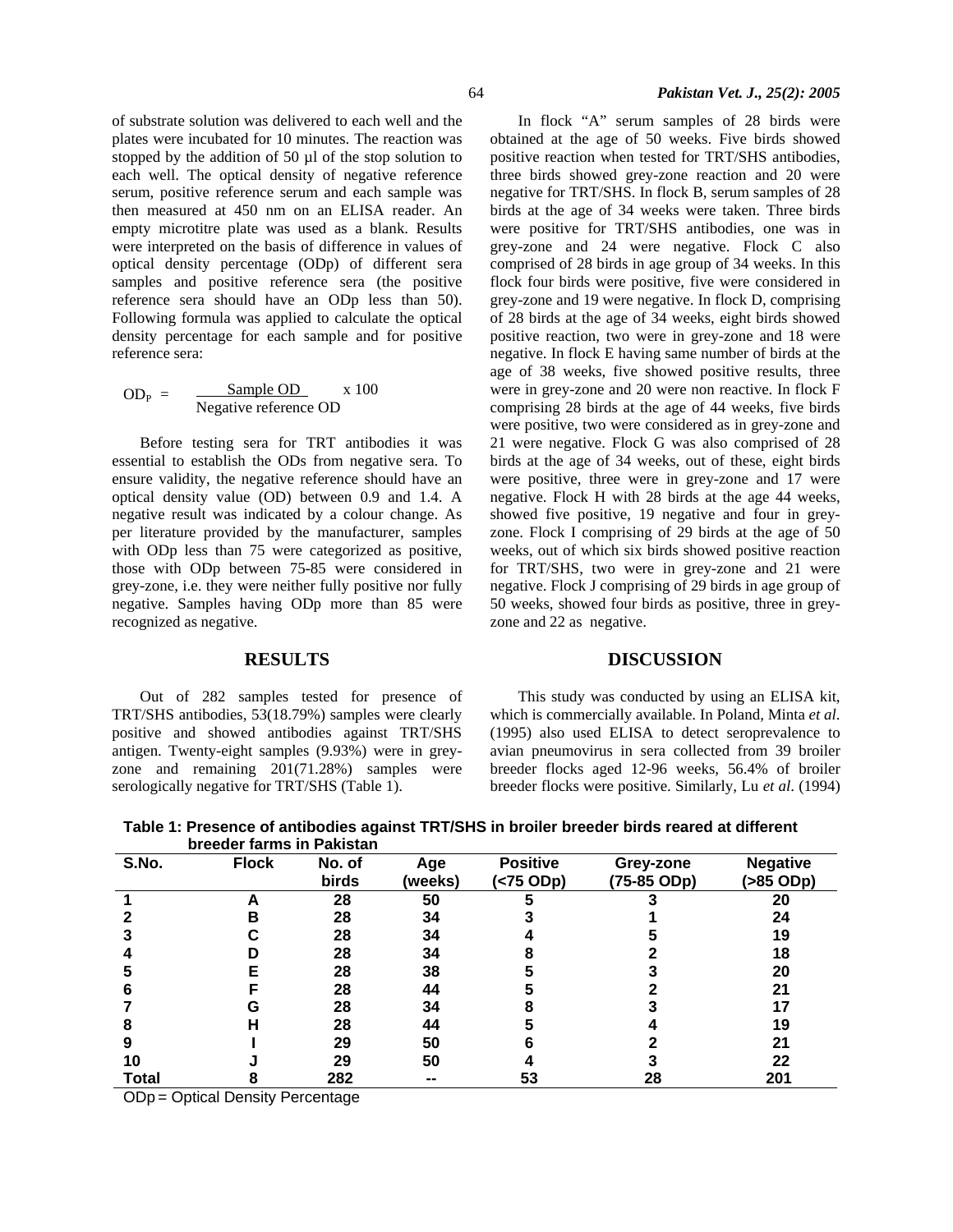In this study, birds showed no clinical signs of TRT but titre of antibodies against TRT/SHS according to ELISA results were clearly positive in 18.79% samples and 71.28% showed strong negative but 9.93% samples gave doubtfull results i.e. in grey-zone. Pollan *et al*. (1992) also used similar ELISA test to examine 16 flocks in which 14 had birds with respiratory signs and 2 without any clinical sings. According to their results, clinically healthy and newly infected flocks had no antibodies against TRT; within 5 days low titres appeared and maximum levels were attained after 10 to 13 days. Grant *et al*. (1987) also recommended this test for the serodiagnosis and is being used to evaluate large number of samples.

Like the study under discussion, Maharaj *et al*. (1994) also conducted an ELISA to determine the antibody status of TRT in two adult broiler breeder flocks just before the onset of clinical sings, but failed to find any positive result, while samples taken 14 and 21 days after infection showed a significant rise in antibodies against TRT virus. Bell and Alexander (1990) also conducted an ELISA test to detect antibodies against TRT virus in 639 serum samples collected from 38 flocks. In contrast to our findings, they found all samples negative for TRT antibodies. Similar to our study, Mona *et al*. (1997) recorded high seroprevalence in 14 flocks with ELISA-positive birds using two commercial kits i.e. Pathasure (British strain of TRT) and Svanova (French strain of TRT).

The present study was an initiative to record the serological presence of TRT virus in local area. The results revealed that 18.79% birds were serologically positive for TRT/SHS. Tanaka *et al*. (1996) also conducted a serological survey to detect Turkey Rhinotracheitis virus infection in chicken in Japan and concluded that the TRT virus started to infect chicken in Japan before 1988 and was widespread thereafter. Although the number of strongly positive sera detected in this study is very small but it is sufficient to indicate that the birds are at risk to TRT infection. Moreover, the sera found in grey-zone might have had an infection of TRT in the past. The antibodies level thus produced might have increased and ELISA antibodies titers dropped to such an extent that it could not completely block the reaction with conjugated antibodies. So the results of those samples, which were in grey-zone, are doubtful. They might have had exposure with TRT virus.

On the basis of these results it is concluded that avian pneumovirus is present in Pakistan. As the vaccination against TRT/SHS infection is not routinely

done in our region, commercial breeder farmers and broiler farmers are advised to vaccinate their birds with TRT/SHS vaccine to avoid infection and losses. It is also concluded that more work is required to isolate and characterizer TRT virus, and to see role of other factors e.g. *E. coli* infection in the causation of this disease.

#### **REFERENCES**

- Alexander, D. J., R. E. Gough., R. J. Wyeth., S. A. Lister and N. J. Chettle, 1986. Viruses associated with turkey rhinotracheitis in Great Britain. Vet. Rec., 118: 217-218.
- Bell, I. G. and D. J. Alexander, 1990. Failure to detect antibody to turkey rhinotracheitis virus in Australian poultry flocks. Aust. Vet. J., 67: 232- 233.
- Buys, S. B., J. H. DuPreez and H. J. Els, 1980. Swollen head syndrome in chickens: a preliminary report on the isolation of a possible aetiological agent. J. South African Vet. Assoc., 60: 221-222.
- Cook, J. K. A., C. A. Dolby., D. J. Southee and A. P. A. Mockett, 1988. Demonstration of antibodies to turkey rhinotracheitis virus in serum from commercially reared flocks of chickens. Avian Pathol., 17: 403-410.
- Decanini, E. L., E. C. Miranda and F. X. LeGros, 1991. Swollen head syndrome in heavy breeders in Mexico. Proceed. 40<sup>th</sup> West. Poultry Conf., Mexico, pp: 158-161.
- Grant, M., C. Baxter-Jones and G. P. Wilding, 1987. An enzyme-linked immunosorbent assay for the serodiagnosis of turkey rhinotracheitis infection. Vet. Rec., 120: 279-280.
- Lu, Y. S., Y. S. Shien., H. J. Tsai., C. S. Tseng., S. H. Lee and D. F. Lin, 1994. Swollen head syndrome in Taiwan. Isolation of an avian pneumovirus and serological survey. Avian Pathol., 23: 169-174.
- Maharaj, S. B., D. K. Thomson., J. V. DaGraca and J. V. DaGraca, 1994. Isolation of an avian pneumovirus like agent from broiler breeder chicken in South Africa. Vet. Rec. 134: 525-526.
- McDougall, J. S. and J. K. S. Cook, 1986. Turkey rhinotracheitis: preliminary investigation. Vet. Rec., 118: 206-207.
- Minta, Z., B. Bartnicka and P. Bugajak, 1995. Serological surveillance of avian pneumovirus in chicken and turkey flocks in Poland. Bull. Vet. Inst. Pulawy, 39: 103-107.
- Mona, M. A., A. A. El-Zaher and A. Amin, 1997. Studies on swollen head syndrome in Egypt. 1. Serological survey and comparison between two ELISA kits for detection of antibody. Vet. Med. J. Giza, 45: 251-258.